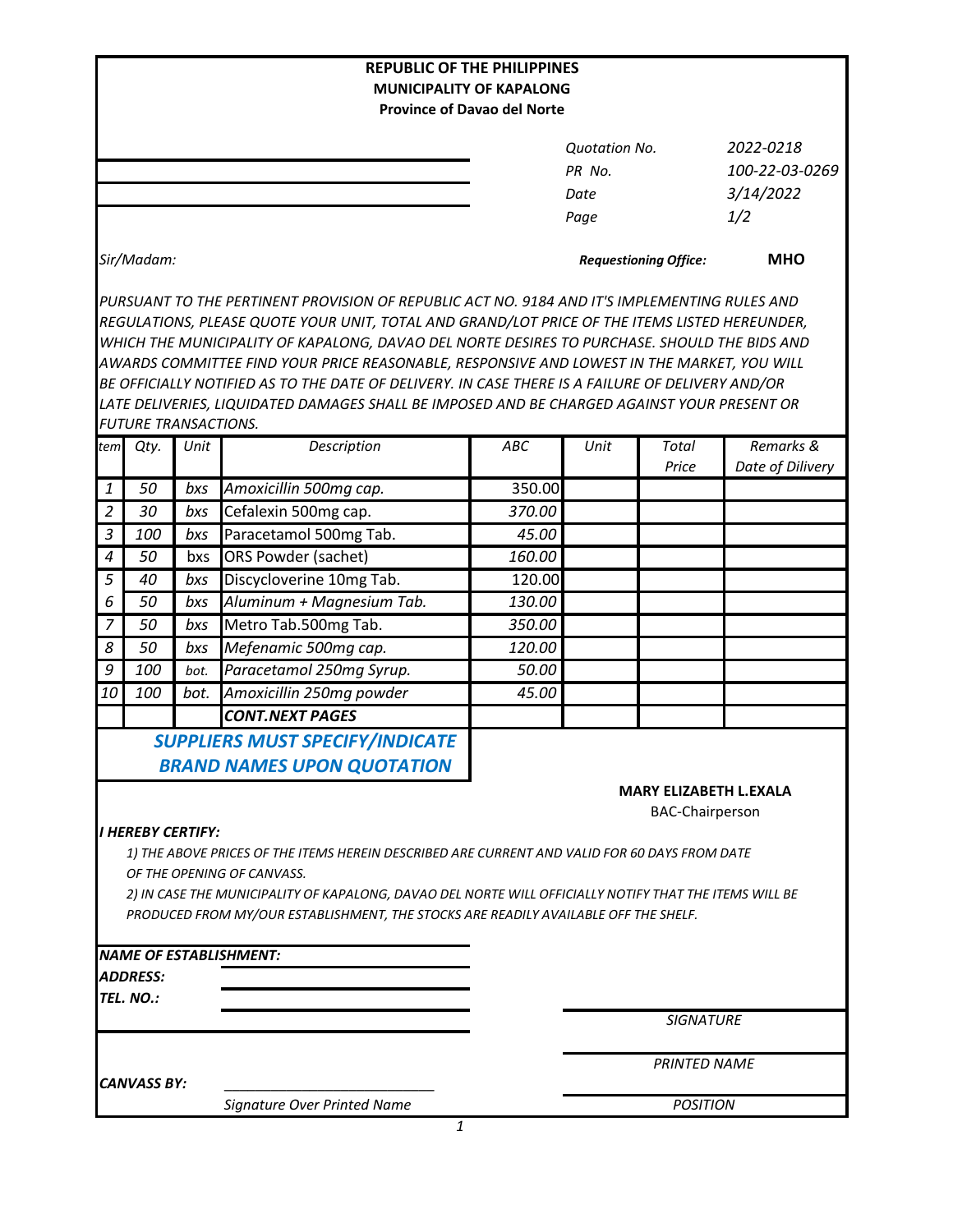| <b>REPUBLIC OF THE PHILIPPINES</b>                                    |                                                                                                                                                                                               |      |                                                                                                                                                                                                |            |                              |                               |                  |  |  |  |  |  |  |
|-----------------------------------------------------------------------|-----------------------------------------------------------------------------------------------------------------------------------------------------------------------------------------------|------|------------------------------------------------------------------------------------------------------------------------------------------------------------------------------------------------|------------|------------------------------|-------------------------------|------------------|--|--|--|--|--|--|
| <b>MUNICIPALITY OF KAPALONG</b><br><b>Province of Davao del Norte</b> |                                                                                                                                                                                               |      |                                                                                                                                                                                                |            |                              |                               |                  |  |  |  |  |  |  |
|                                                                       |                                                                                                                                                                                               |      |                                                                                                                                                                                                |            |                              |                               |                  |  |  |  |  |  |  |
|                                                                       |                                                                                                                                                                                               |      |                                                                                                                                                                                                |            | <b>Quotation No.</b>         |                               | 2022-0218        |  |  |  |  |  |  |
|                                                                       |                                                                                                                                                                                               |      |                                                                                                                                                                                                |            | PR No.                       |                               | 100-22-03-0269   |  |  |  |  |  |  |
|                                                                       |                                                                                                                                                                                               |      |                                                                                                                                                                                                |            | Date                         |                               | 3/14/2022        |  |  |  |  |  |  |
|                                                                       |                                                                                                                                                                                               |      |                                                                                                                                                                                                |            | Page                         |                               | 1/2              |  |  |  |  |  |  |
|                                                                       | Sir/Madam:                                                                                                                                                                                    |      |                                                                                                                                                                                                |            | <b>Requestioning Office:</b> |                               | <b>MHO</b>       |  |  |  |  |  |  |
|                                                                       |                                                                                                                                                                                               |      |                                                                                                                                                                                                |            |                              |                               |                  |  |  |  |  |  |  |
|                                                                       | PURSUANT TO THE PERTINENT PROVISION OF REPUBLIC ACT NO. 9184 AND IT'S IMPLEMENTING RULES AND                                                                                                  |      |                                                                                                                                                                                                |            |                              |                               |                  |  |  |  |  |  |  |
|                                                                       | REGULATIONS, PLEASE QUOTE YOUR UNIT, TOTAL AND GRAND/LOT PRICE OF THE ITEMS LISTED HEREUNDER,<br>WHICH THE MUNICIPALITY OF KAPALONG, DAVAO DEL NORTE DESIRES TO PURCHASE. SHOULD THE BIDS AND |      |                                                                                                                                                                                                |            |                              |                               |                  |  |  |  |  |  |  |
|                                                                       |                                                                                                                                                                                               |      |                                                                                                                                                                                                |            |                              |                               |                  |  |  |  |  |  |  |
|                                                                       |                                                                                                                                                                                               |      | AWARDS COMMITTEE FIND YOUR PRICE REASONABLE, RESPONSIVE AND LOWEST IN THE MARKET, YOU WILL<br>BE OFFICIALLY NOTIFIED AS TO THE DATE OF DELIVERY. IN CASE THERE IS A FAILURE OF DELIVERY AND/OR |            |                              |                               |                  |  |  |  |  |  |  |
|                                                                       |                                                                                                                                                                                               |      | LATE DELIVERIES, LIQUIDATED DAMAGES SHALL BE IMPOSED AND BE CHARGED AGAINST YOUR PRESENT OR                                                                                                    |            |                              |                               |                  |  |  |  |  |  |  |
|                                                                       | <b>FUTURE TRANSACTIONS.</b>                                                                                                                                                                   |      |                                                                                                                                                                                                |            |                              |                               |                  |  |  |  |  |  |  |
|                                                                       | tem Qty.                                                                                                                                                                                      | Unit | Description                                                                                                                                                                                    | <b>ABC</b> | Unit                         | <b>Total</b>                  | Remarks &        |  |  |  |  |  |  |
| No.                                                                   |                                                                                                                                                                                               |      |                                                                                                                                                                                                |            | Price                        | Price                         | Date of Delivery |  |  |  |  |  |  |
| 11                                                                    | 30                                                                                                                                                                                            | tube | Ketoconazole 3.5 gram.cream                                                                                                                                                                    | 120.00     |                              |                               |                  |  |  |  |  |  |  |
| 12                                                                    | 20                                                                                                                                                                                            | bxs  | Losartan 100mg tab.                                                                                                                                                                            | 400.00     |                              |                               |                  |  |  |  |  |  |  |
| 13                                                                    | 20                                                                                                                                                                                            | bxs  | Amlodipine 10mg.tab.                                                                                                                                                                           | 300.00     |                              |                               |                  |  |  |  |  |  |  |
| 14                                                                    | 10                                                                                                                                                                                            | bot. | D5LR 1 Liter                                                                                                                                                                                   | 125.00     |                              |                               |                  |  |  |  |  |  |  |
| 15                                                                    | 10                                                                                                                                                                                            | bot. | PLR 1 Liter                                                                                                                                                                                    | 125.00     |                              |                               |                  |  |  |  |  |  |  |
| 16                                                                    | 10                                                                                                                                                                                            | bot. | PNSS 1 liter                                                                                                                                                                                   | 125.00     |                              |                               |                  |  |  |  |  |  |  |
| 17                                                                    | 50                                                                                                                                                                                            | bot. | Paracetamol drops                                                                                                                                                                              | 21.00      |                              |                               |                  |  |  |  |  |  |  |
| 18                                                                    | 50                                                                                                                                                                                            | bot. | discycloverine Syrup                                                                                                                                                                           | 45.00      |                              |                               |                  |  |  |  |  |  |  |
|                                                                       |                                                                                                                                                                                               |      |                                                                                                                                                                                                |            |                              |                               |                  |  |  |  |  |  |  |
|                                                                       |                                                                                                                                                                                               |      |                                                                                                                                                                                                |            |                              |                               |                  |  |  |  |  |  |  |
|                                                                       |                                                                                                                                                                                               |      | <b>TOTAL APPROVED BUDGET CONTRACT</b>                                                                                                                                                          | 109,950.00 |                              |                               |                  |  |  |  |  |  |  |
|                                                                       |                                                                                                                                                                                               |      | <b>SUPPLIER MUST SPECIFY/INDICATE</b>                                                                                                                                                          |            |                              |                               |                  |  |  |  |  |  |  |
|                                                                       |                                                                                                                                                                                               |      | <b>BRAND NAMES UPON QUOTATION</b>                                                                                                                                                              |            |                              |                               |                  |  |  |  |  |  |  |
|                                                                       |                                                                                                                                                                                               |      |                                                                                                                                                                                                |            |                              | <b>MARY ELIZABITH L.EXALA</b> |                  |  |  |  |  |  |  |
|                                                                       |                                                                                                                                                                                               |      |                                                                                                                                                                                                |            |                              | <b>BAC-Chairperson</b>        |                  |  |  |  |  |  |  |
|                                                                       | <b>I HEREBY CERTIFY:</b>                                                                                                                                                                      |      |                                                                                                                                                                                                |            |                              |                               |                  |  |  |  |  |  |  |
|                                                                       |                                                                                                                                                                                               |      | 1) THE ABOVE PRICES OF THE ITEMS HEREIN DESCRIBED ARE CURRENT AND VALID FOR 60 DAYS FROM DATE                                                                                                  |            |                              |                               |                  |  |  |  |  |  |  |
|                                                                       |                                                                                                                                                                                               |      | OF THE OPENING OF CANVASS.                                                                                                                                                                     |            |                              |                               |                  |  |  |  |  |  |  |
|                                                                       |                                                                                                                                                                                               |      | 2) IN CASE THE MUNICIPALITY OF KAPALONG, DAVAO DEL NORTE WILL OFFICIALLY NOTIFY THAT THE ITEMS WILL BE                                                                                         |            |                              |                               |                  |  |  |  |  |  |  |
|                                                                       |                                                                                                                                                                                               |      | PRODUCED FROM MY/OUR ESTABLISHMENT, THE STOCKS ARE READILY AVAILABLE OFF THE SHELF.                                                                                                            |            |                              |                               |                  |  |  |  |  |  |  |
|                                                                       |                                                                                                                                                                                               |      |                                                                                                                                                                                                |            |                              |                               |                  |  |  |  |  |  |  |
|                                                                       |                                                                                                                                                                                               |      | <b>NAME OF ESTABLISHMENT:</b>                                                                                                                                                                  |            |                              |                               |                  |  |  |  |  |  |  |
|                                                                       | <b>ADDRESS:</b>                                                                                                                                                                               |      |                                                                                                                                                                                                |            |                              |                               |                  |  |  |  |  |  |  |
|                                                                       | TEL. NO.:                                                                                                                                                                                     |      |                                                                                                                                                                                                |            |                              |                               |                  |  |  |  |  |  |  |
|                                                                       |                                                                                                                                                                                               |      |                                                                                                                                                                                                |            |                              | <b>SIGNATURE</b>              |                  |  |  |  |  |  |  |
|                                                                       |                                                                                                                                                                                               |      |                                                                                                                                                                                                |            | <b>PRINTED NAME</b>          |                               |                  |  |  |  |  |  |  |
| <b>CANVASS BY:</b>                                                    |                                                                                                                                                                                               |      | <b>Signature Over Printed Name</b>                                                                                                                                                             |            | <b>POSITION</b>              |                               |                  |  |  |  |  |  |  |
|                                                                       |                                                                                                                                                                                               |      |                                                                                                                                                                                                |            |                              |                               |                  |  |  |  |  |  |  |